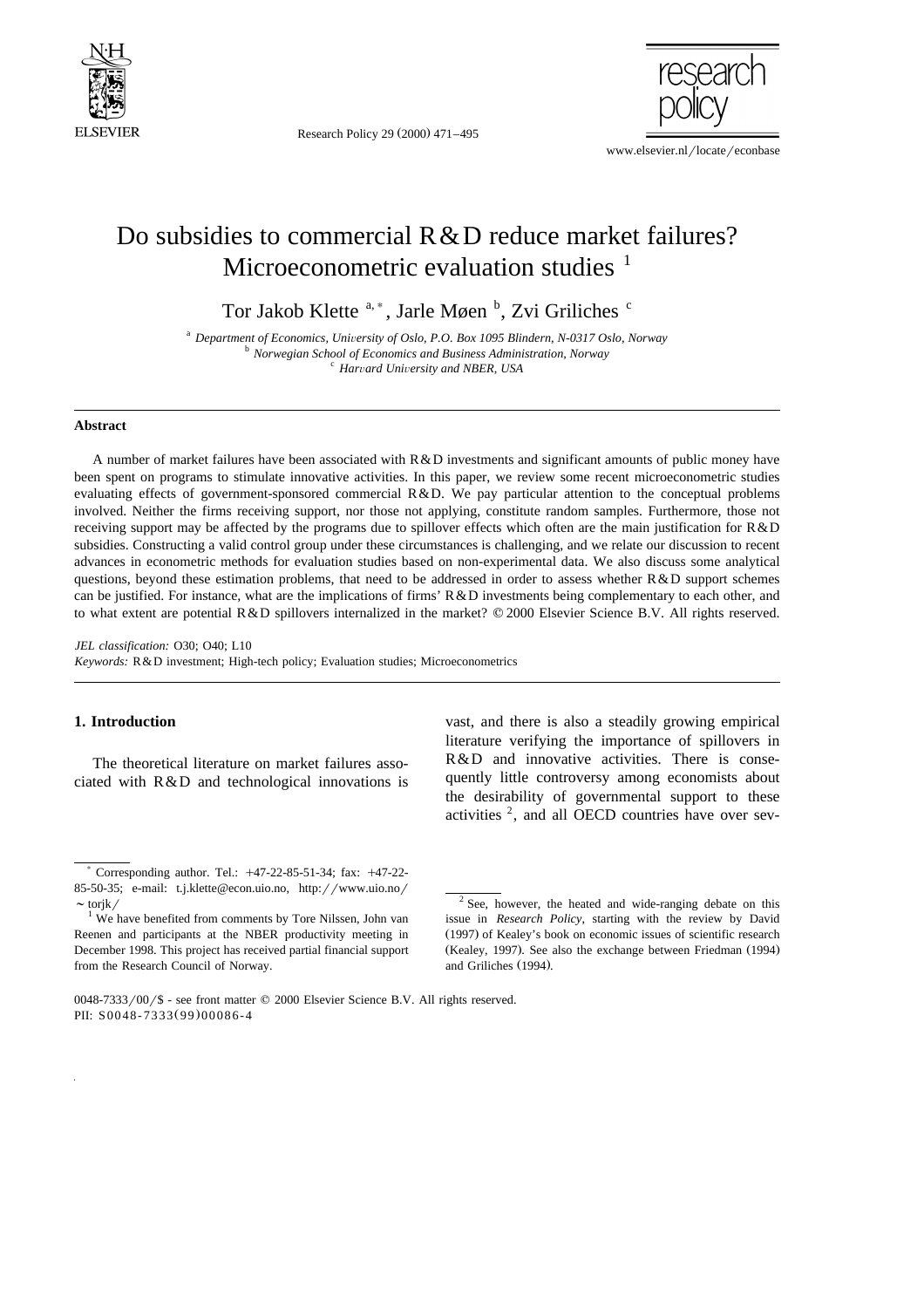eral decades spent significant amounts of public money on programs intended to stimulate innovative activities. However, compared to the size of the programs and the emphasis put on technology policy by politicians, the effort to evaluate in quantitative terms the economic benefits and costs of R&D subsidies has been rather modest.

In this paper, we review some recent contributions to this evaluation literature that use econometric techniques based on microdata, in particular firm-level data. More specifically, we review the microeconometric literature evaluating the effects of government sponsored commercial R&D. This kind of government support to commercial R&D projects is supposed to target projects with large expected social benefits, but with inadequate expected returns to private investors. An important question is whether the government agencies are able to choose projects with high social returns that the private sector would not undertake on its own. <sup>3</sup>

Evaluating the effects of government sponsored projects, one has to face the question of what would have taken place without the subsidies, and it is important to realize that evaluating large scale subsidy programs is an exercise in counter factual analysis. Neither the firms receiving support, nor those not applying, can be considered random draws. Constructing a valid control group in this setting is quite challenging and we relate our discussion to the recent advances in econometric methods for evaluation studies based on non-experimental data.

Most of the available evaluation studies of  $R&D$ programs have not been based on microeconometric techniques, but instead on case studies and interviews with program and project managers.<sup>4</sup> These key persons are typically asked to report the payoff from the projects, and similar questions might be asked also to downstream users of innovations emerging from the  $R & D$  program in question.<sup>5</sup> It is easy to conceive an upward bias in the payoff reported by project managers, not least because a high estimate typically increases the chances that the  $R & D$ program will be considered successful and continued or replaced by a similar program. Also, one should not underestimate the problems for the project managers in constructing an estimate of the payoff from individual projects, since such estimates are based on counter factual questions similar to those faced by the econometrician. <sup>6</sup> Another disadvantage of the case studies is that they have high costs per case (project) considered, and case studies consequently tend to be quite selective and suffer from the objection that they may not be representative. Finally, evaluation studies not based on 'objective data' may more easily be biased, e.g., by prior beliefs, which is a problem because evaluation studies typically are done by 'professional evaluators' who are part of the political process that formulates the programs, and who ''are dependent on those commissioning the evaluation studies for further projects and studies, and risk losing future clients if they voice strong criticism'' (Luukkonen, 1998).

It is outside the scope of this paper to discuss in detail evaluation studies based on interviews and case studies. Our study focuses on microeconometric studies of firm level data or similar data sources, as we pointed out above. It is also narrowly focused on the impact on manufacturing performance of direct government support to commercial R&D-projects, and it largely ignores closely related issues such as the impact of research in governmental labs, defense related R&D-contracts, support to basic research in universities and tax-breaks for  $R & D$ . <sup>7</sup> Furthermore, we do not review the literature that exclusively considers to what extent R&D subsidies crowd out privately financed  $R & D$  investments  $\delta$ , but our discussion addresses this issue in the context of the more wide-ranging studies that we consider.

 $3$  See, e.g., Yager and Schmidt (1997) for a detailed and skeptical discussion of the government's ability to reduce market failures in R&D activities.<br><sup>4</sup> Mansfield (1996) surveys this methodology and gives refer-

ences to the previous literature.<br> $5$  Cf., e.g., Link (1996) and Link et al. (1996). The 1996 book

by Link is reviewed by Averch (1997).

<sup>&</sup>lt;sup>6</sup> Notice that the project manager might have less information than the econometrician about economic results of competing projects or firms.<br> $\frac{7}{3}$  See the survey by Hall and van Reenen (1999) on taxes and

R&D, and Mowery and Rosenberg (1998) for a wide ranging discussion of the other issues and further references.<br><sup>8</sup> See David et al. (1999) for a survey.